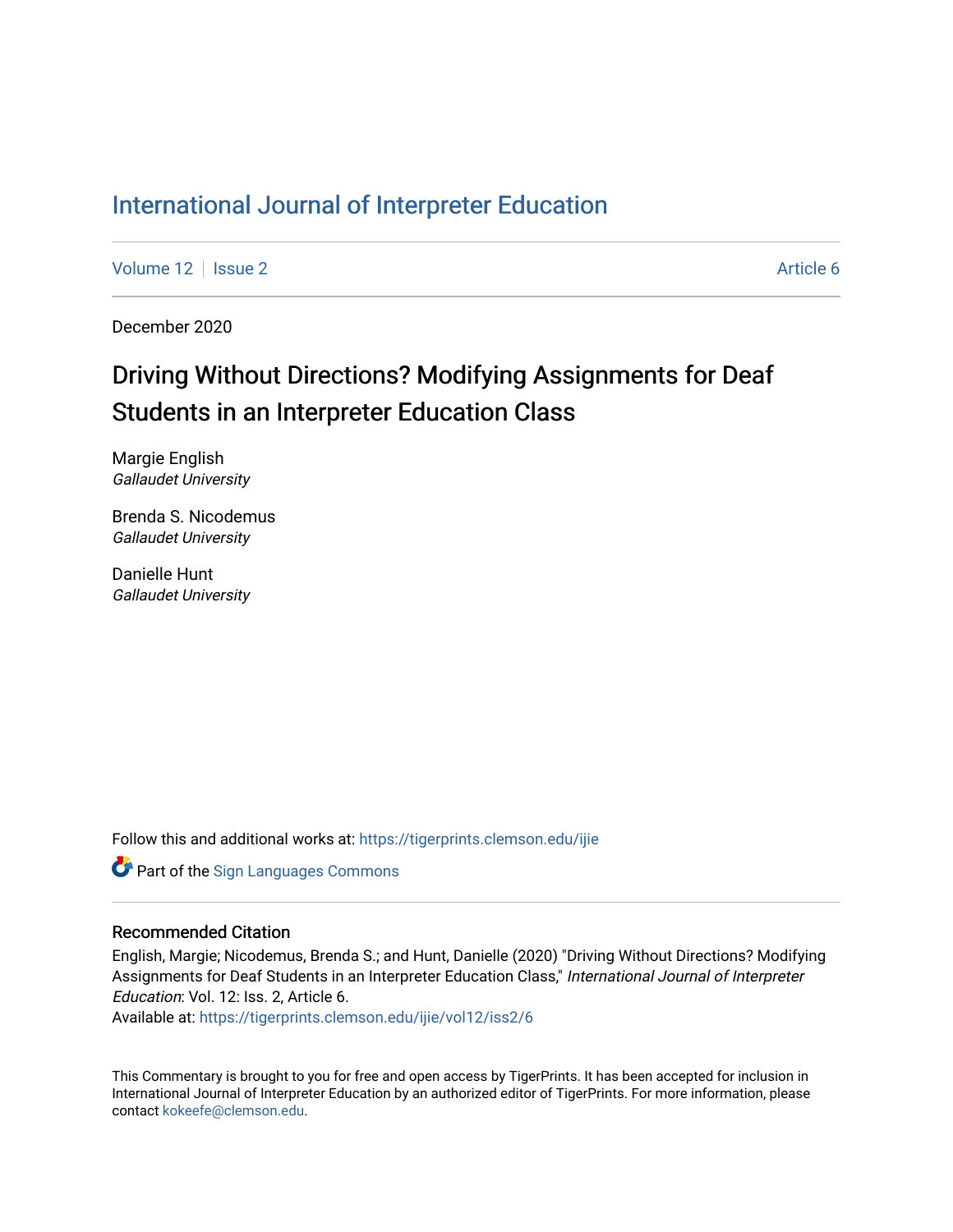# **Driving Without Directions? Modifying Assignments for Deaf Students in an Interpreter Education Class**

**Margie English<sup>1</sup> Brenda Nicodemus Danielle I. J. Hunt**

*Department of Interpretation and Translation, Gallaudet University, Washington, D.C.*

#### **Abstract**

**In the U.S. and other countries, deaf interpreters are increasingly providing professional interpreting and translation services between one or more languages. One outcome of this trend is that deaf individuals are enrolling in educational degree programs in pursuit of training and credentials for signed language interpreters. Interpreter educators whose experience may have only been with teaching non-deaf students are now seeking to create meaningful learning experiences for their deaf students. In this article, we discuss two course assignments modified for deaf students who were enrolled in a beginning translation course at Gallaudet University and we provide the students' perspectives about the efficacy of the assignments. The aim of this article is to share ideas about creating or altering tasks to better address the needs of deaf students enrolled in interpreter education programs.**

Keywords: Deaf interpreters, interpreter education, teaching, assignments

<sup>1</sup> *Correspondence to[: margie.english@gallaudet.edu](mailto:margie.english@gallaudet.edu)*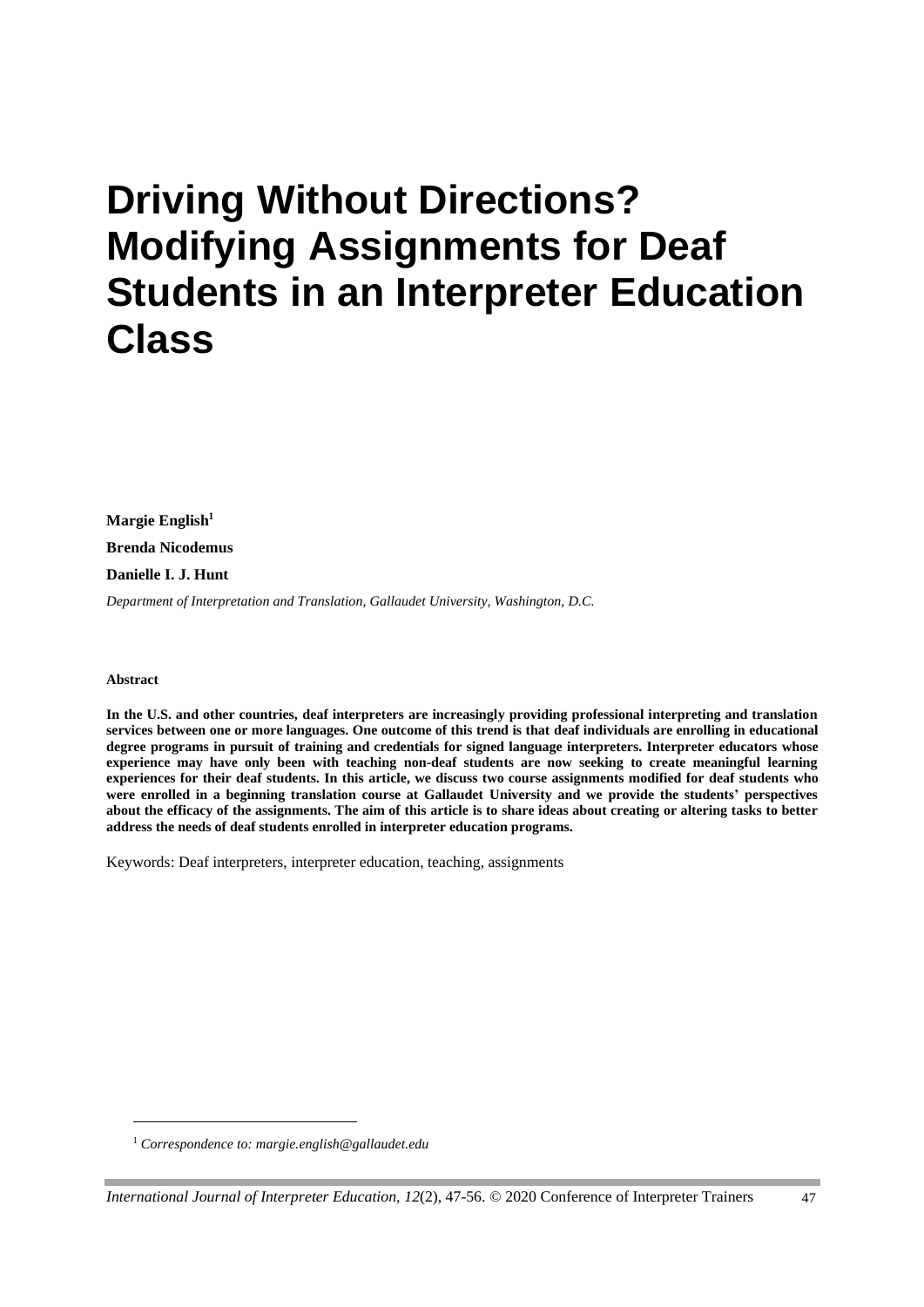# **Driving Without Directions? Modifying Assignments for Deaf Students in an Interpreter Education Class**

#### **1. Introduction**

Progress means getting nearer to the place you want to be. And if you have taken a wrong turn, then to go forward does not get you any nearer. If you are on the wrong road, progress means doing an about-turn and walking back to the right road; and in that case the person who turns back soonest is the most progressive one. C. S. Lewis (1943)

Increasingly, deaf<sup>2</sup> individuals are enrolling in interpreter education programs with the aim of developing the skills and knowledge to become credentialed interpreters and translators. However, interpreter educators who want to provide meaningful instruction for deaf students may feel as if they are driving on an unmarked country road at midnight without headlights and with a map app that has lost its signal. That is, interpreter educators can feel disoriented and lost when teaching deaf students. In conversations with our colleagues, many express concern that they lack the knowledge and resources to provide deaf students with meaningful classroom instruction. They report that their teaching resembles "driving without directions," an uncertain process based on trial and error. Deaf interpreting is expanding as a profession, but there is limited information on how to teach interpreting to deaf students (for exceptions, see Forestal, 2006; Lai, 2018; McDermid, 2010; National Consortium of Interpreter Education Centers, 2016; Rogers, 2016). As C. S. Lewis observes, making an uncharted journey may necessitate turning around repeatedly in order to find the "right road." We offer this brief commentary on how we navigated our own road for teaching deaf students in an entry-level interpreting course.

For most of its history, signed language interpreting has been conceived as a service provided by non-deaf individuals; however, deaf individuals have also provided access to information through interpreting and translation. Historically, bilingual deaf people have long served as ad hoc language brokers for members of the Deaf community (Adam, Carty, & Stone, 2011). Thus, it is a natural progression for bilingual deaf persons to offer their services as professional interpreters. This shift has resulted in deaf individuals seeking educational and professional credentials as interpreters.

Professionalization of the field over the past three decades has shown promising developments in the advancement of deaf interpreting. Boudreault (2005) describes the history of the professional status of deaf interpreters (DIs) in the U.S. as beginning when the Registry of Interpreters for the Deaf (RID) established the Reverse Skills Certificate (RSC) in 1972. He states that, in the 1980s, U.S. legislation mandated communication accessibility in legal and medical services, which increased employment of DIs. In the late 1990s, RID promoted

<sup>&</sup>lt;sup>2</sup> Individuals who study interpretation and translation hold various identities. To avoid making assumptions about identity, the authors use the lowercase form – *deaf* – in instances where cultural identity is not explicitly known, and the upper case form – Deaf – in other instances..

*International Journal of Interpreter Education, 12*(2), 47-56. © 2020 Conference of Interpreter Trainers 48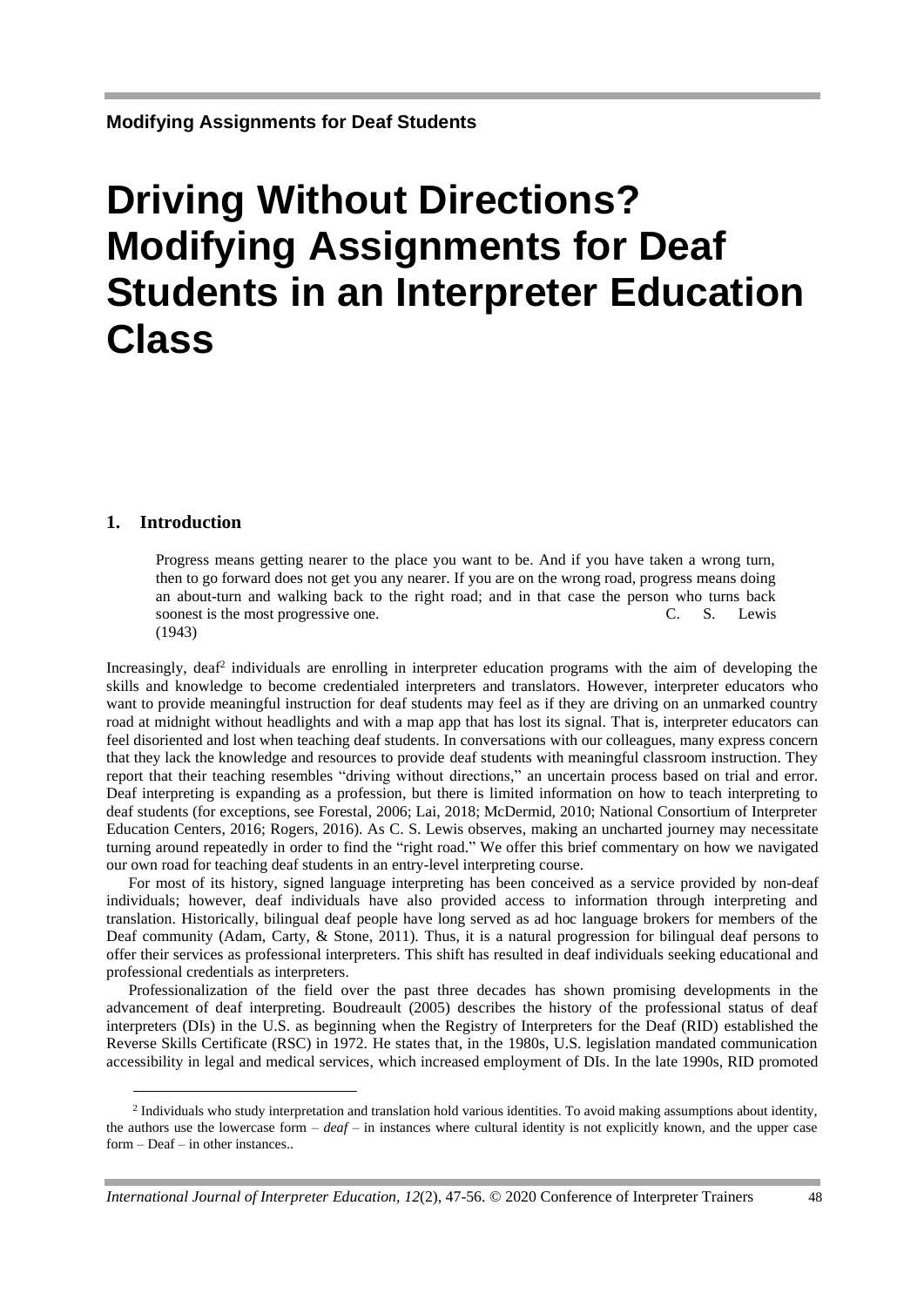certification for DIs by establishing a provisional certificate as the Certified Deaf Interpreters-Provisional (CDI-P) and in 1998 offered the opportunity for full certification (CDI). Forestal (2011) notes that the RID developed a standard practice paper, *Use of Certified Deaf Interpreters,* that validates and supports deaf interpreting as a viable profession (RID, 1997). Further, Forestal describes how the development of competencies in interpreting by DIs became a primary focus of the National Consortium of Interpreter Education Centers.

Despite these advances, much work remains to be done. With the growing number of DIs in the field, many interpreter educators are reexamining their program structure, curricula, and assignments so they can meet the needs of deaf students. The presence of deaf students in interpreter education programs yields many benefits, including the opportunity for researchers to consider intriguing questions, such as the value of firsthand Deafworld experiences on interpreting (National Consortium of Interpreter Education Centers, 2016), the differences between DIs and non-DIs (Boudreault, 2005), the types of assignments done by DIs (Adam, Aro, Duetta, Dunne, & af Klintberg 2014), how DIs and non-deaf interpreters prepare together for assignments (Nicodemus & Taylor, 2014), and, critically, the educational structure to effectively support the training of DIs (Lai, 2018). In this article, we add commentary by describing a small case study in which two assignments originally designed for non-deaf students were modified to be more beneficial for deaf students. The experience leads us to add some thoughts on the topic of creating meaningful learning opportunities for deaf students in interpreter education programs.

Fundamentals of Interpreting (INT 325) is an entry-level, undergraduate course in the Department of Interpretation and Translation at Gallaudet University. The course is a three-credit, one-semester class designed to cultivate basic skills in translation and consecutive interpretation. (See Appendix A for full course description.) The first half of the semester focuses on translating English texts into American Sign Language (ASL), and the second half focuses on ASL-to-English translation. When we taught the course in the fall semester of 2019, ten students – eight non-deaf and two deaf – were enrolled. We utilized five textbooks but relied primarily on Carol Patrie's (2001, 2012) translation workbooks and video materials. Additional texts included *Multiple Meanings in ASL* (Cartwright & Bahleda, 2012) and *Interpretation Skills* (Taylor, 1993/2002, 2017). Each text was used by both deaf and non-deaf students.

In August 2019, the two non-deaf instructors, Danielle Hunt and Brenda Nicodemus, began preparing to coteach, for the first time, the INT 325 course. They quickly recognized that several assignments in the class would not be conducive to optimal learning by deaf students. Recognizing the limitations in their own knowledge and skills for teaching this population, they invited Margie English, a Deaf doctoral student, to be a teaching assistant in the course.

Danielle and Brenda first held individual meetings with the two deaf students to discuss Margie's engagement, specifically to providing them with support in the class. Upon agreement by the students, Margie began attending class sessions. Throughout the semester, Margie provided supplemental lectures, led class discussions, modeled ASL translations, and lectured on Deaf culture, community membership, and consecutive interpretation for the deaf and non-deaf students. Critically, she met with the two deaf students during in-class lab time to collaboratively create and modify course assignments and to discuss their experiences with the work.

#### **2. Assignment modifications**

#### *2.1. Assignment 1: Translation of an ASL video lecture*

#### 2.1.1 Modification: ASL interpretation of a cooking class

The goal of this assignment was to practice translation skills using a cooking class text from Patrie's instructional materials. In this particular video, a deaf woman used ASL to explain a recipe for making potato soup. Because we were teaching a translation course, all students were instructed to translate the ASL presentation into written English. Students' written English translations were then used to create a spoken English (non-deaf students) or signed translation (deaf students) of the video. When meeting with the two deaf students, Margie introduced the topic of creating an intralingual (ASL-to-ASL) translation. During their initial discussion of the assignment, one deaf student expressed hesitancy about creating a translation, recognizing that DIs typically produce a target text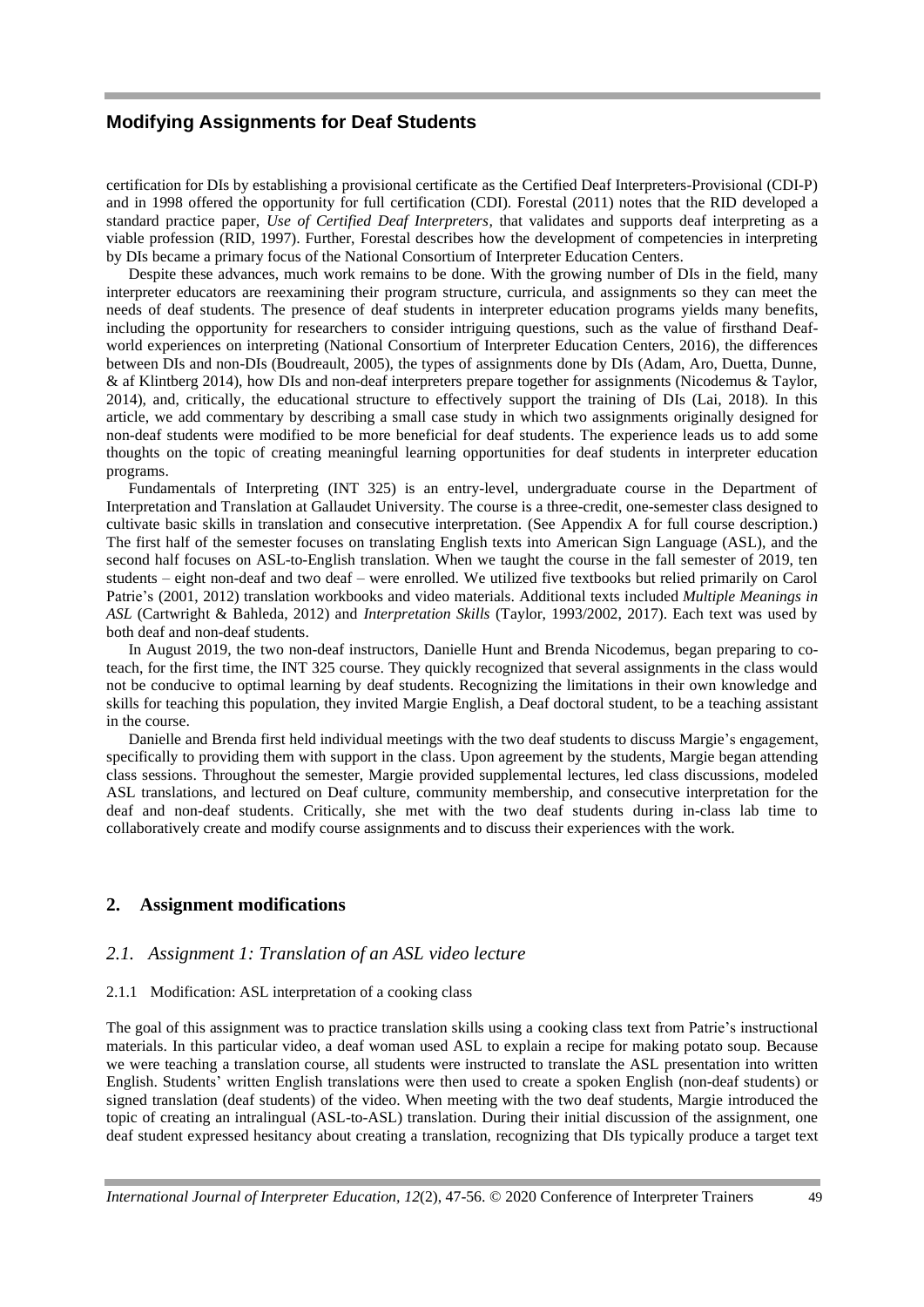based on the specific needs of a deaf consumer. As a result, the three instructors agreed to create a profile of deaf consumers based on the specific skills each student wished to develop. One student expressed an interest in interpreting for a DeafBlind person who used close-vision interpreting; the other wanted to interpret for a deaf person who grew up signing a different signed language and who was an emerging user of ASL. Using these preferences, Danielle and Brenda customized the assignment by creating profiles of a mock consumer for each student, which included a photo of the "consumer" (i.e., images taken from the internet) to add more contextual cues. The instructors then provided the students detailed descriptions of their consumers, adapting instructions depending on the student's individual goals. Despite their different consumers, both deaf students were informed that the event they were interpreting for was hosted by a local public library that offered cooking lessons in ASL. They also received a mock flyer to announce the event. (See Appendix B for assignment details.)

2.1.2 Student discussions regarding assignment 1

During their first meeting as part of the in-class lab, Margie asked one of the students (Student 1) to express his goals for the interpretation in which he would be working with an international consumer who had limited ASL skills. He stated, 3

For me, as a CDI, my main goal would be to observe how the ASL [in the source message] is signed and then translate it to become clearer. My goal would center around processing the message, not just mirroring it. Would I be using more formal or informal ASL register? That's the question I would have for performing this ASL translation.

Student 1 met with Margie again during the week to discuss this assignment before starting his translation. Initially, he expressed discomfort in completing the translation, saying,

This assignment is a little different because it's not a live interpretation. Typically, I adjust my signing based on feedback I see with the consumer.

He connected his feeling of being physically removed from the consumer with no opportunities for changes in production based on live feedback. Instead of being able to connect with the consumer by actively responding to her reactions, he had to anticipate her needs based on his prior interpreting experiences. He described his process as follows:

I would need to build up a schema. I have had experience interacting with international deaf people in [English classes for international students at Gallaudet University].

Without authentic feedback cues from a consumer, Student 1 decided to perform a simultaneous interpretation of the prompt video, rather than a consecutive interpretation in which he could negotiate and co-construct the target message with the consumer.

Student 2 also performed a simultaneous interpretation of the video. The instructors observed that her approach was similar to that of the non-deaf students in the class. She described her thought process leading up to the decision she made about the production of her interpretation of the prompt video:

My audience is someone who is blind – her vision is not so good – so I need to sit closer to that person. I thought maybe I should also avoid excessive fingerspelling. For example, the speaker in the video fingerspells the word *mushroom,* and I substituted that with the sign MUSHROOM because that's clearer. . . . I tried to do what was the best fit for my audience and not for myself.

Her process demonstrated an understanding of the importance of preparing to deliver a message based on the needs of the consumer, and she approached the task without any fears of experimenting with technology required of the assignment. She discussed her efforts to translate the message while being seated close to the consumer:

<sup>&</sup>lt;sup>3</sup>The initial meeting between Margie and the two students was not video recorded, but all subsequent sessions were recorded. All quotes in this paper were originally produced in ASL and translated into written English.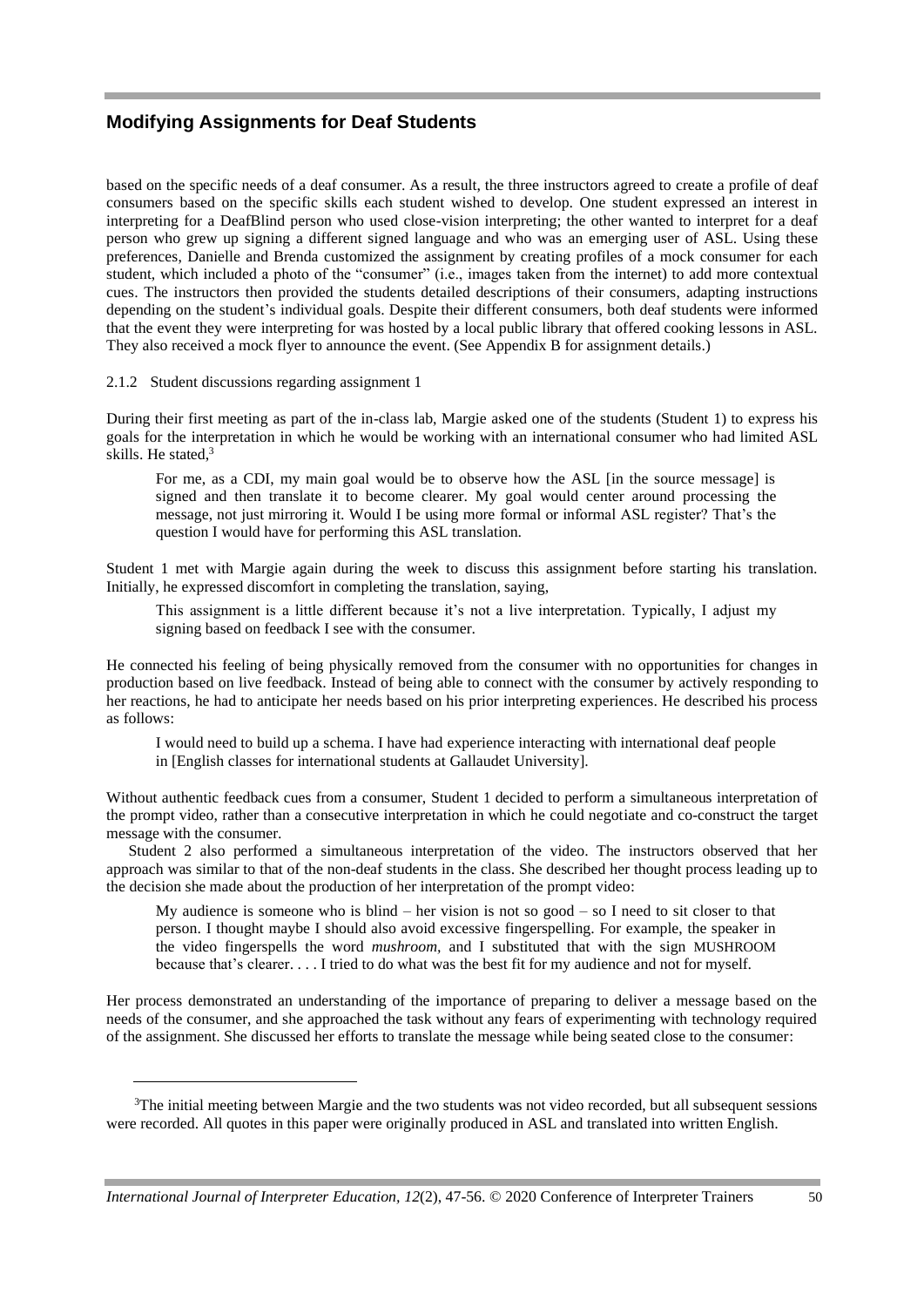During filming, I sat closer to my laptop than usual. Unfortunately, I had limited space. That was hard, because I only had a window to work with. That's the only problem I really had.

Her video resulted in an "interpreter-in-a-bubble" effect, with the interpreter in a smaller window, which may have been problematic for a close-vision DeafBlind person. Had she experienced an actual live interpretation for a close-vision DeafBlind person, she might have made a different decision for the set-up of the assignment. The decisions she arrived at around the interpretation provided an opportunity to discuss the outcome during subsequent conversations.

During their next session, Student 2 and Margie, with support from Student 1, discussed the general needs typically shared by a close-vision DeafBlind consumer. Margie asked prompt questions to help Student 1 consider the accessibility of a small video within a larger video, and the compensation required of a deaf interpreter in creating smaller signs. Margie employed coaching and scaffolding methods with the students and shared ideas on techniques that are used in the field of deaf interpreting.

#### *2.2. Assignment 2: ASL-to-English consecutive interpretation of an ASL vlog*

#### 2.2.1 Modification: Sight translation of a District of Columbia driver's license exam

For the final assignment of the course, the non-deaf students were to follow a multistep process to create an ASLto-English consecutive interpretation of an ASL vlog. The assignment was a cumulative project designed to assess what the students had learned during the semester. Danielle, Brenda, and Margie discussed potential modifications of this assignment for the deaf students in order to reflect the work of DIs. They decided that a similar, multistep sight translation from a different stimulus material – a driver's license exam in written English – would be a logical modification for the deaf students. Thus, the deaf students completed a sight translation; that is, they created an ASL version of a written English document. As in the modification for Assignment 1, the instructors provided the students with a profile of a mock consumer: a 16-year-old deaf student taking the driver's test in Washington, DC; the student requested an interpreter in case there were questions that he doesn't understand fully in English, which would then be translated into ASL. (See Appendix B for assignment details and the exam text.)

#### 2.2.2 Student discussions regarding assignment 2

Both deaf students were interested in this assignment and expressed comfort with its difference from the assignment given to their non-deaf classmates. Student 1 stated,

It is a sight translation. You're translating from what you're reading. So far, we have been working from videos. This assignment is different from other approaches so far. I think it's cool.

Student 2 agreed with her fellow classmate, saying,

This assignment is suitable to the work they [non-deaf students] do as interpreters, and our assignment is applicable to the work we do as deaf interpreters.

Before starting this task, both students met with Margie to review the terminology within the script from the driver's written examination. A question that used an unusual phrase – "space cushion" – to describe the expanse between cars stumped the students. Student 1 deciphered the meaning behind this phrase, whereas Student 2 associated the phrase with airbags. Both students expressed a concern about "giving away the answer" with their translation. Discussion ensued on deriving meaning from the context by using cues from any part of the language, including phonetics. If non-deaf test takers could draw meaning of a word through the phonetic value of a word or a phrase, deaf test takers should be able to as well. Margie then shared a personal recollection of a previous translation project involving a multiple-choice exam, which required negotiation with a team of non-deaf nonsigners to understand the importance of performing an ASL translation rather than a transcode (ASL in English word order). After this discussion, both students began their own translation process.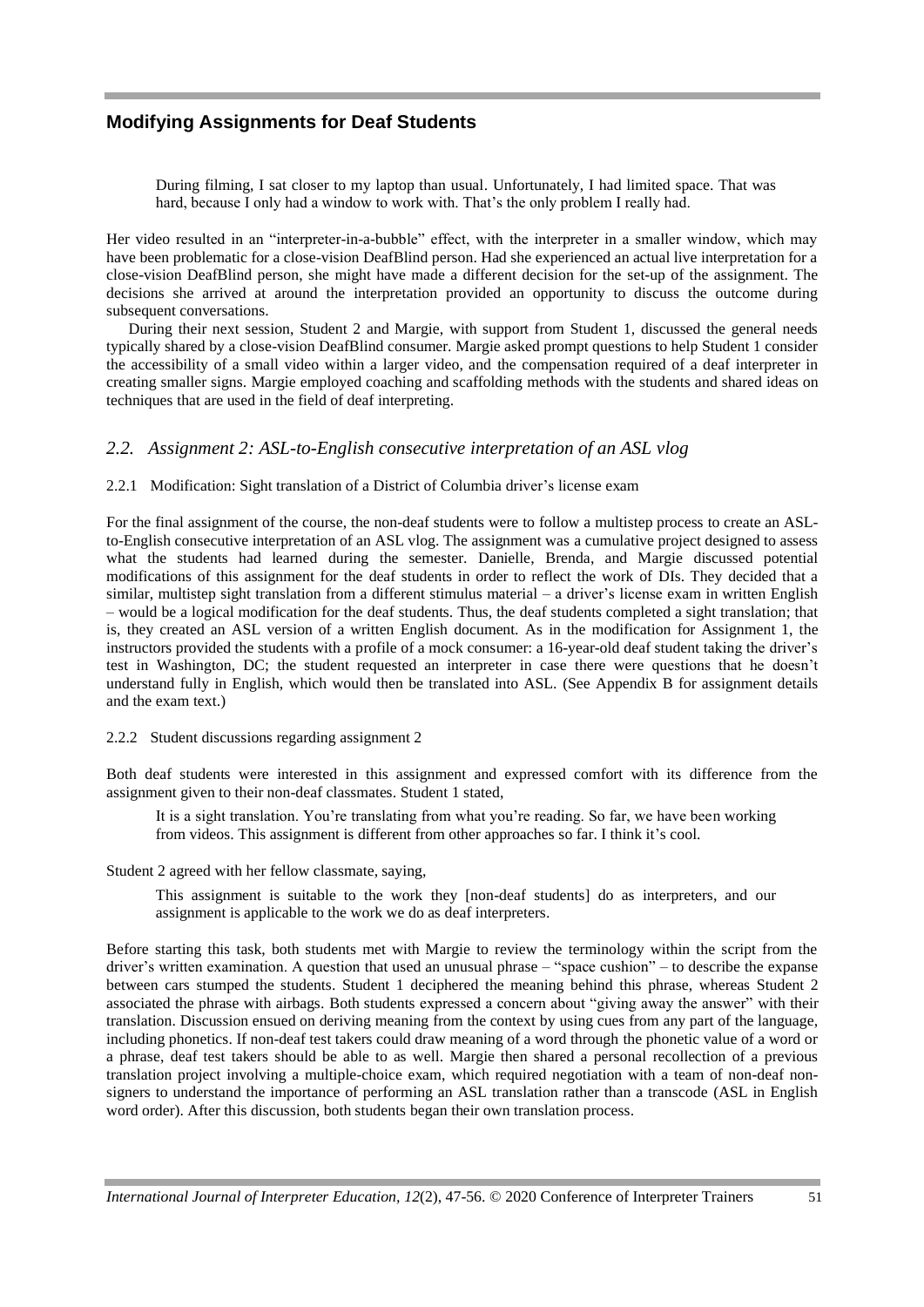Both students were required to create simple concept maps, previously practiced in class, for each question asked on the driver's test. They reported finding this exercise helpful in preparing their sight translations. Student 1 created his map on paper, whereas Student 2 used Prezi (an online tool for creating digital slideshows) to map the concepts. Student 1 confirmed that this exercise helped him "remember the details" while performing the translation because "illustrating the concepts helps me conceptualize the relationship between the details." As the final part of the assignment, all students in the class (both deaf and non-deaf) completed a self-analysis of their work identifying features of the target text, areas of effectiveness, and areas needing improvement.

#### **3. Conclusions**

We offer this commentary of our experiences with two deaf students in an introductory baccalaureate-level course in an interpreting program to share our attempts to provide them with a meaningful educational experience. Our overall approach was to include the deaf students in classroom instruction with their non-deaf peers, but also to provide them with separate support by a doctoral student who is a professional, experienced, and certified DI, and an educator. Since this was the first interpreting course taken by new interpreting majors, the non-deaf instructors initially were unaware whether students were non-deaf or deaf. Additionally, the non-deaf co-instructors were assigned to teach the course only a week in advance of the semester. We strongly recommend early preparation and meeting with the deaf students in advance of the course. We recognize that we are fortunate at Gallaudet University to have numerous resources, including several certified DIs on campus, deaf doctoral students, and deaf teaching colleagues who can provide support and models for our deaf students.

Through our experience modifying two course assignments, we discovered beneficial teaching practices that can be applied in any course:

**First, negotiate the assignments with the students.** Collaborate with the deaf students, rather than merely assigning a set of prescriptive instructions that do not fit their learning needs. Working together will lead to buyin and enthusiasm from the students about the assignments.

**Second, have students identify their preferred audience.** In our case, following the students' preference of consumers to work with, in each case targeting particular skills, increased students' engagement in the work. An individualized approach to crafting the assignments, in which the instructors determined the characteristics of the consumers based on student stated preference and their observations of student needs, proved to be motivating with the students reporting being highly engaged in their assignments.

**Third, draw on classroom instruction.** We found that the deaf students, irrespective of their level of interpreting experience, relied on both the general classroom instruction and their own skills and schemas in the process of creating translations and interpretations. Deaf and non-deaf students worked together well during the classroom activities and understood why certain assignments were being modified to meet the specific learning goals of the deaf students. The deaf students expressed satisfaction with our collaborative approach and expressed appreciation for being engaged with the assignment modifications.

As the instructors, we collectively agreed that the quality of the completed assignments by the deaf students was good to outstanding; however, we note that we did not create a separate assessment rubric for their work. Given more time to prepare for teaching the course, the instructions would have created more formal assessment measures.

We are excited about the interest and the enrollment of deaf individuals in interpreter education programs and are actively pursuing how our program can most effectively serve these students. One idea is to build a shareable resource bank of instructional materials and assignments for deaf students (such as the assignments we describe in this article), so instructors have ready access to them. We also call for more research on deaf interpreting in general and specific educational research on the teaching of deaf students in these programs. Finally, we advocate for the hiring of DI educators as full-time faculty. In the mid-to-late 2000s, Boudreault (2005), Collins and Walker (2005), Forestal (2006), Mathers (2009), Stone (2009), and others wrote about the practices of deaf interpreting.

We suggest that we need to continue to take positive action for the training needs of deaf students by conducting evidence-based research, confirming curriculum standards, and learning from the wisdom of DIs' lived experiences.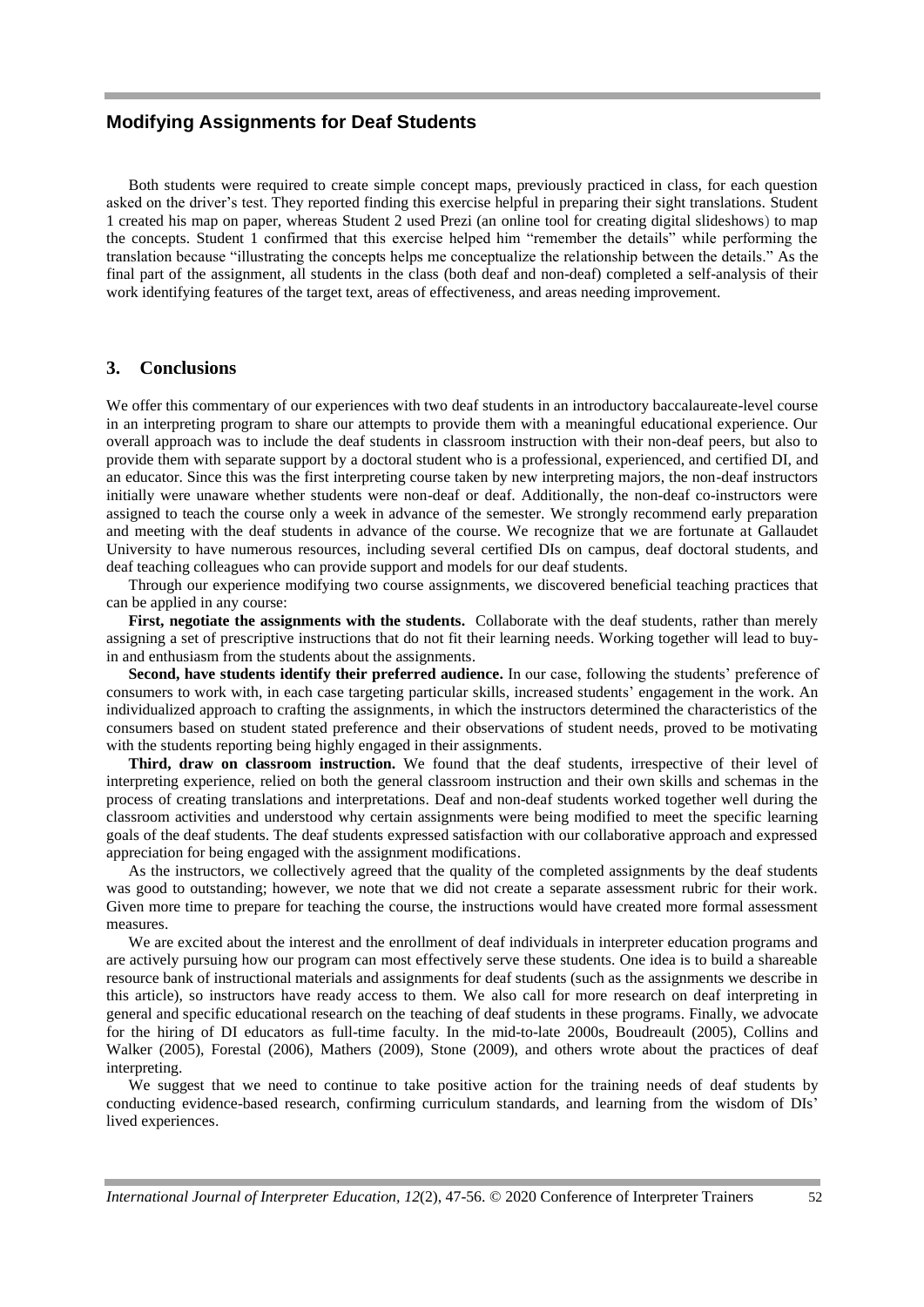If we can point to the greatest lesson we learned in our journey, it is that working as a collective (non-deaf instructors, deaf instructors, and deaf students) reflected a community approach to learning. We suggest this type of collaborative decision making can become the norm in interpreter education as we move forward. We make no claims that we have found the "right road" for guiding deaf students in interpreter education; indeed, we are still searching for the most progressive route. Our aim in this article is to add to the discussion of how to get to the right road for DIs so we can continue our journey together.

#### **References**

- Adam, R., Aro, M., Duetta, J. C., Dunne, S. D., & af Klintberg, J. (2014). Deaf interpreters: An introduction. In R. Adam, C. Stone, S. D. Collins, & M. Metzger (Eds.), *Deaf interpreters at work: International insights* (pp. 1-18). Gallaudet University Press.
- Adam, R., Carty, B., & Stone, C. (2011). Ghostwriting: Deaf translators within the Deaf community. *Babel, 57*(4), 375-393.
- Arvai, P., Halácsy, P., & Somlai-Fischer, A. (2009). Prezi [Computer software]. https:// prezi.com.
- Boudreault, P. (2005). Deaf interpreters. In T. Janzen (Ed.), *Topics in signed language interpreting* (pp. 323- 356). John Benjamins.
- Cartwright, B., & Bahleda, S. (2012). *Multiple meanings in ASL*. RID Press.
- Collins, J., & Walker, J. (2005, October 31–November 2). Deaf interpreter: What is it? [Conference session]. World Association of Signed Language Interpreters, Worcester, South Africa.
- Forestal, E. M. (2011). Deaf interpreters: Exploring their processes of interpreting. [Doctoral dissertation, Capella University]. UMI Dissertation Publishing and ProQuest Dissertations Publishing.
- Forestal, E. (2006). Effective practices for teaching Deaf interpreting processes. In E. M. Maroney (Ed.), *Proceedings of the 16th convention of Conference of Interpreter Trainers* (pp. 3-8)*.* Conference of Interpreter Trainers.
- Lai, M. (2018). Training Deaf learners to become interpreters: A pilot project. *International Journal of Interpreter Education, 10*(1), 30-45.
- Lewis, C. S. (1943). *The case for Christianity.* Macmillan.
- Mathers, C. M. (2009). Modifying instruction in the Deaf interpreting model. *International Journal of Interpreter Education 1*, 68-76.
- McDermid, C. (2010). Culture brokers, advocates, or conduits: Pedagogical considerations for Deaf interpreter education. *International Journal of Interpreter Education, 2,* 76-101.
- National Consortium of Interpreter Education Centers. (2016). Deaf interpreter curriculum: 2016 digital edition [4<sup>th</sup> ed.]. [http://www.diinstitute.org/wp-content/uploads/2016/03/NCIEC\\_DIC\\_Digital\\_Edition\\_2016.pdf](http://www.diinstitute.org/wp-content/uploads/2016/03/NCIEC_DIC_Digital_Edition_2016.pdf)
- Nicodemus, B. & Taylor, M. M. (2014) Deaf and hearing interpreting team preparation: A study using conversation analysis. In R. Adam, C. Stone, S. D. Collins, & M. Metzger (Eds.), *Deaf interpreters at work: International insights* (pp. 90-116). Gallaudet University Press.
- Patrie, C. (2001). *Effective interpreting series: Translating from English*. DawnSignPress.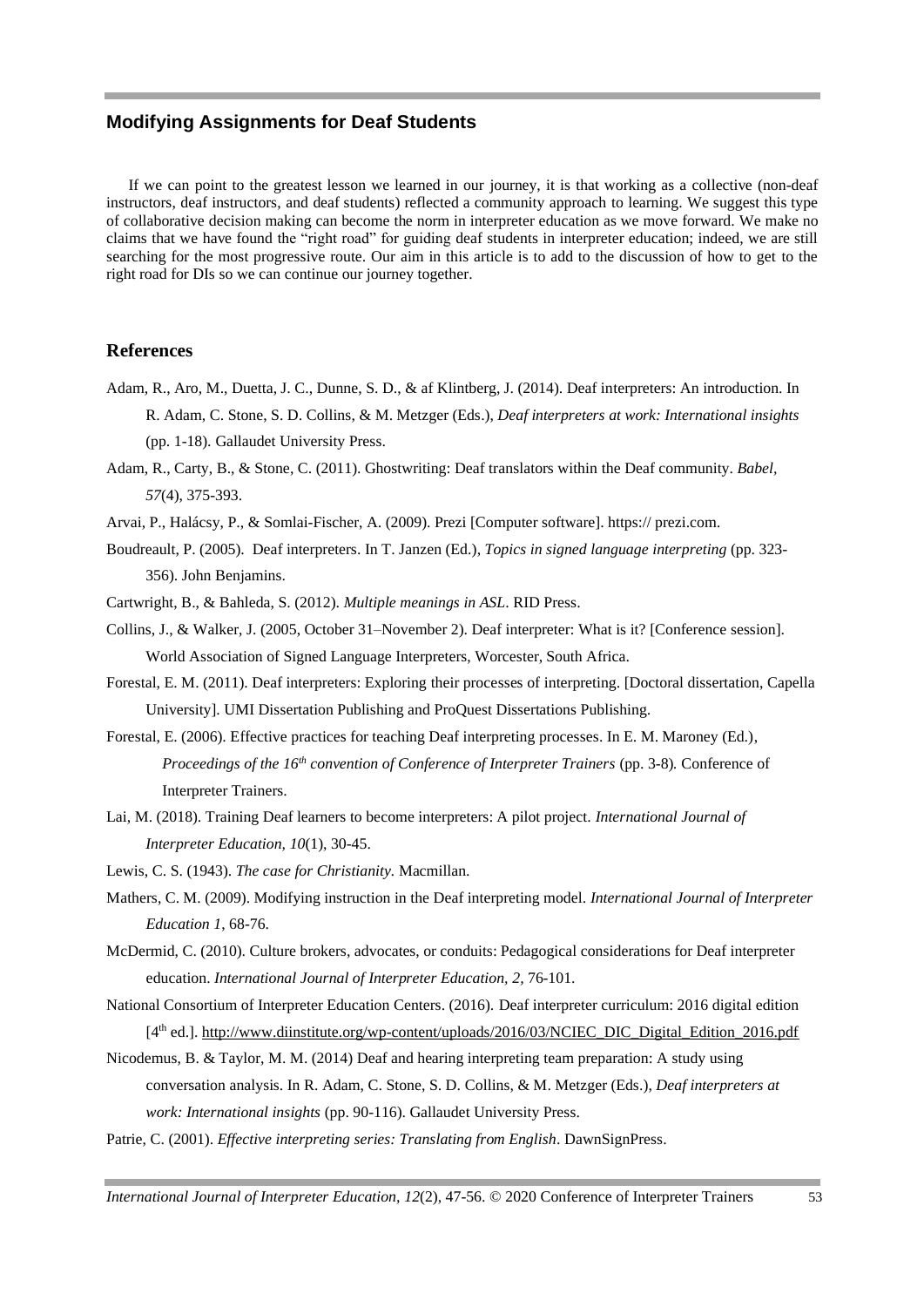Patrie, C. (2012). *Effective interpreting series: Translating from ASL*. DawnSignPress.

Registry of Interpreters for the Deaf. (1997). Standard practice paper: Use of a certified Deaf interpreter. <https://t.ly/vOXZ>

Rogers, J. (2016). Deaf interpreter education: Stories and insights shared by working Deaf interpreters and Deaf interpreting students [Master's thesis, Western Oregon University]. Digital Commons. <https://digitalcommons.wou.edu/theses/31>

Roy, C. B. (2000). *Interpreting as a discourse process*. Oxford University Press.

Stone, C. (2009). *Toward a Deaf translation norm*. Gallaudet University Press.

Taylor, M. M. (1993/2002). *Interpretation skills: American Sign Language to English*. Interpreting Consolidated.

Taylor, M. M. (2017). *Interpretation skills: English to American Sign Language* (2nd ed.). Interpreting Consolidated.

## **Appendix A**

#### **Fundamentals of Interpreting (INT 325) course description**

This course focuses on the foundation skills required for effective translation and interpretation. The course includes critical analysis and application (a) for systematically analyzing interactions and texts in order to ascertain where meaning lies, and (b) of understanding and developing the cognitive skills for translating and interpreting. Students will be introduced to and practice intralingual translation and interpretation text analysis techniques through main point abstraction, summarization, paraphrasing and restructuring a message while retaining its meaning. Discussions will address theoretical aspects of translating and interpreting techniques as well as specific issues related to interpreting skills. This class focuses specifically on analysis and restructuring in interactive settings e.g., ASL-spoken English interaction, ASL-TASL interaction, and intermediary interpreting teams. This course will help students increase their range of proficiency, comprehension and production of the ASL language, and use of contact signing for interpretation and shadowing techniques.

### **Appendix B**

#### **Instructions for modified assignments**

#### **Assignment 1 modification: ASL interpreting for a cooking class**

Close-vision interpreting

Your client is a 35-year old deaf female, Claudia, who lives in the DC metro area. Claudia has impaired vision and when she uses an interpreter, she prefers close-vision interpretation with the interpreter sitting about one foot in front of her. One afternoon, Claudia was in her local library and noticed a flyer about a cooking class in ASL. Claudia contacted the library by email, explaining that she would like to join the cooking class and would require close-vision ASL interpreting. You have been assigned to work with Claudia for this assignment. How would you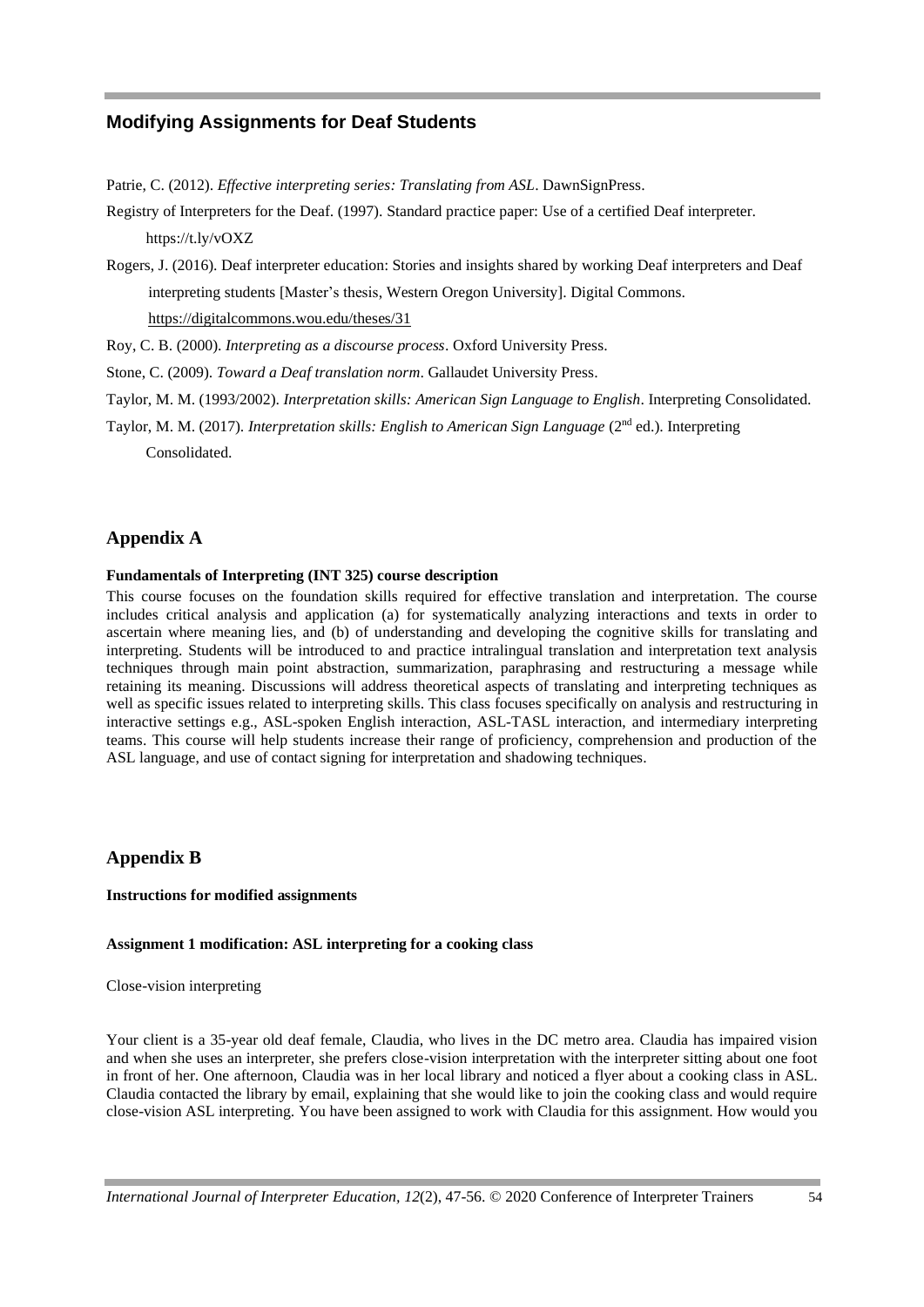create a meaningful translation for Claudia based on the presentation of making creamy potato soup? Please video record your interpretation and submit it to the instructors.

#### Interpreting for emerging signer

A 45-year old female deaf Syrian refugee, Rima, has moved to Washington, DC, with her husband, Farid. Both Rima and Farid are native users of Syro-Palestinian Sign Language and have only rudimentary fluency in ASL. Rima is interested in learning the basics of American cooking, as well as increasing her ASL vocabulary. One day when she was in the downtown library, Rima noticed a flyer that offered cooking classes in ASL. Rima contacted the library by email and, in her basic English, explained that she would like to join the cooking class with the support of an interpreter. The librarian and Rima decided that having the lesson interpreted by a CDI would be helpful. Rima stated that she wanted both to learn the recipe as well as acquire some ASL vocabulary. You have been assigned to work with Rima for this assignment. How would you create a meaningful message for her based on the ASL lecture about making creamy potato soup? Please video record your interpretation and submit it to the instructors.

#### **Assignment 2 modification: Sight translation of District of Columbia driver's license exam**

You are interpreting for a deaf student at the Model Secondary School for the Deaf. He is 16 years old and taking the driver's test in D.C. He requested an interpreter in case there are questions that he doesn't understand fully in English, which would then be translated into ASL.

Directions: The District of Columbia driver knowledge examination tests your knowledge of traffic laws, road signs, and driving safety rules. It determines whether you are prepared to operate a vehicle in accordance with DC law. The test can be interpreted into American Sign Language. Audio assisted tests are also available for those who need assistance with reading.

Respond to each question with one answer.

- 1. When changing lanes:
	- a. Check your side mirror and look over your shoulder to make sure the lane is clear.
	- b. Check the inside rearview mirror.
	- c. Slow down.
- 2. You are driving when it begins to rain. You should:
	- a. Drive faster than surrounding traffic.
	- b. Drive at the maximum posted speed limit.
	- c. Slow down.
	- d. Drive closely behind the vehicle in front of you.
- 3. It is best to keep a space cushion:
	- a. Only in back of your vehicle.
	- b. Only on the left and right sides of your vehicle.
	- c. Only in front of the vehicle.
	- d. On all sides of the vehicle.
- 4. A driver's license is required for which of the following? (Pick a, b, c, or d)
	- 1. Sitting in the driver's seat of a car while the engine is running.
	- 2. Steering a car while it is being pushed or towed by another vehicle